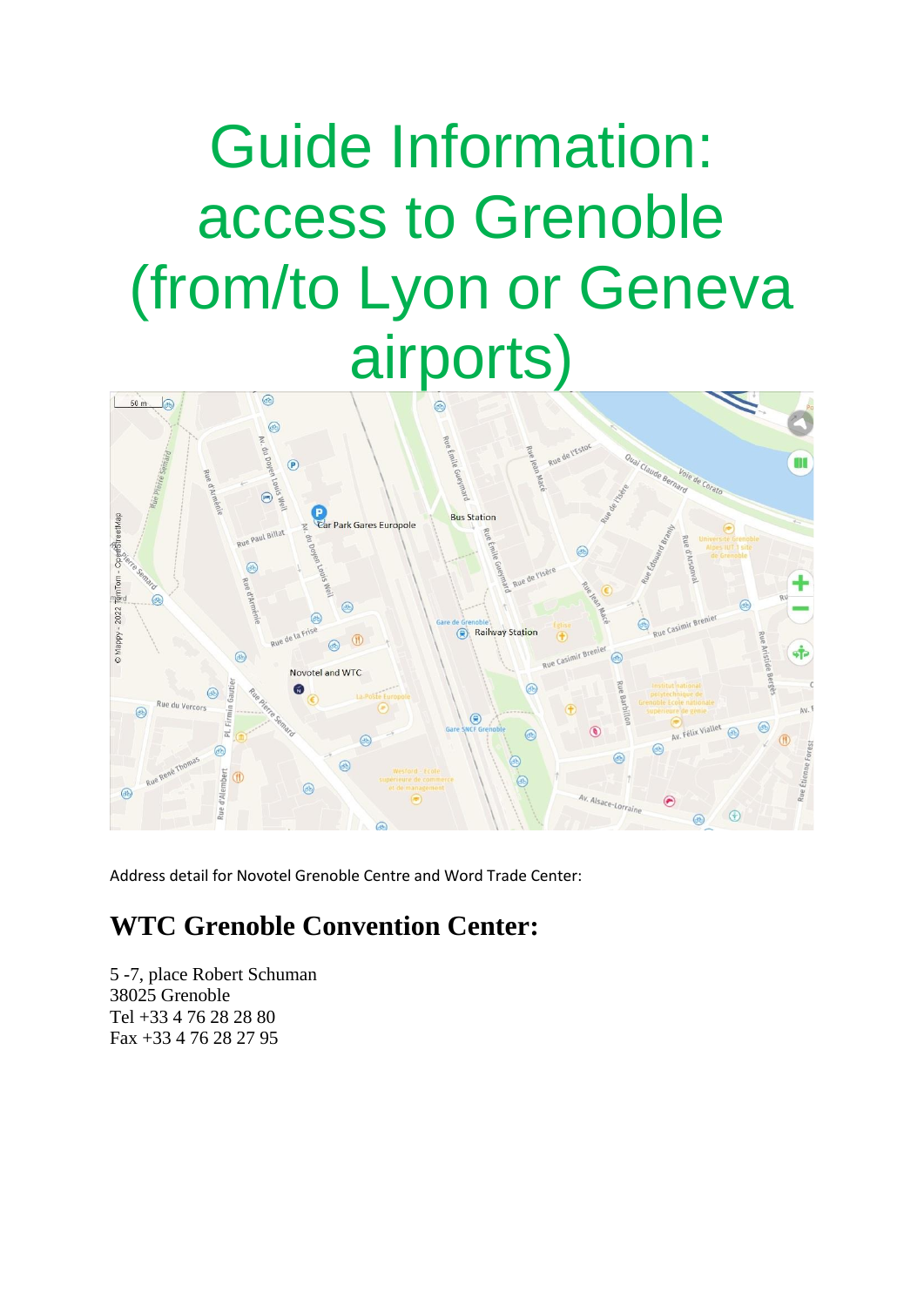## **Novotel Grenoble Centre**

7 place Robert Schuman 38000 GRENOBLE France

Tel: [+33 4 76 70 84 84](tel:+33-4-76-70-84-84) 

Fax: +33 4 76 70 24 93

Local Public transportation:<https://www.tag.fr/>

Tram B stop : Palais de Justice - Gare

Car Parking : **Gares Europole**

2 avenue Doyen Louis Weil

38000 GRENOBLE

https://www.effia.com/ville/grenoble

Novotel and WTC are close to the Railway Station (200m walking distance) and Bus Station (300m walking distance).

We recommend arriving at the Lyon Airport which is nearest to Grenoble.

**From Lyon airport**, distance via shuttle bus is approximately 92 km (65 minutes) to Grenoble.

Flixbus Link[: https://www.flixbus.fr/voyages-car/grenoble-aeroport-de-lyon-saint-exupery](https://www.flixbus.fr/voyages-car/grenoble-aeroport-de-lyon-saint-exupery)

**Form Geneva airport**, distance to Grenoble is approximately 150 km (> 2 hours) to Grenoble. Private taxis from either location are expensive and we recommend use of the bus service.

Flixbus Link:<https://www.flixbus.co.uk/bus-routes/geneva-airport-grenoble>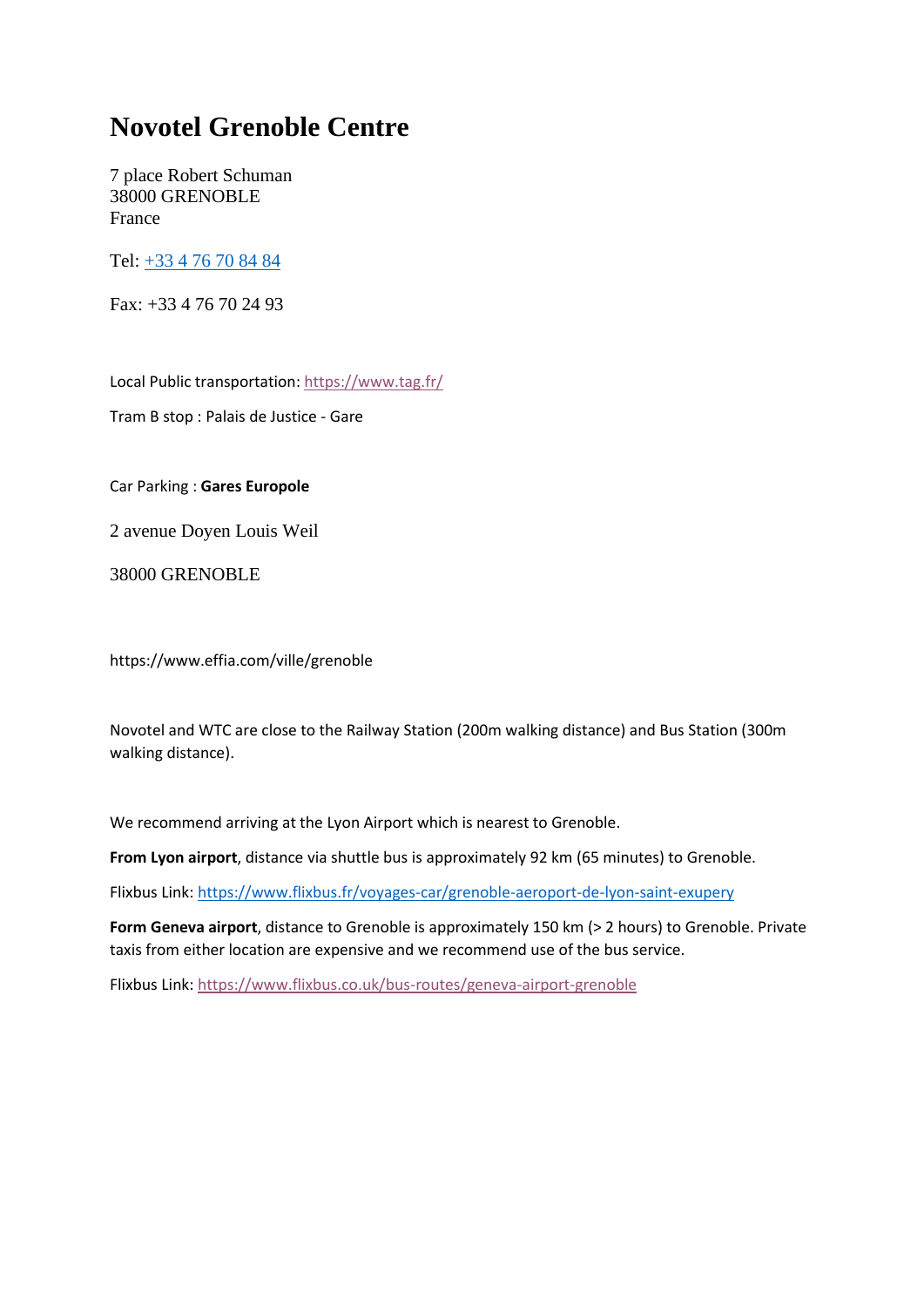

Two companies Flixbus (website available in English) or BlaBlaCar (only in French)

For both select Gare routière Bus Stop as the final destination in Grenoble.

<https://www.flixbus.fr/voyages-car/grenoble-aeroport-de-lyon-saint-exupery>